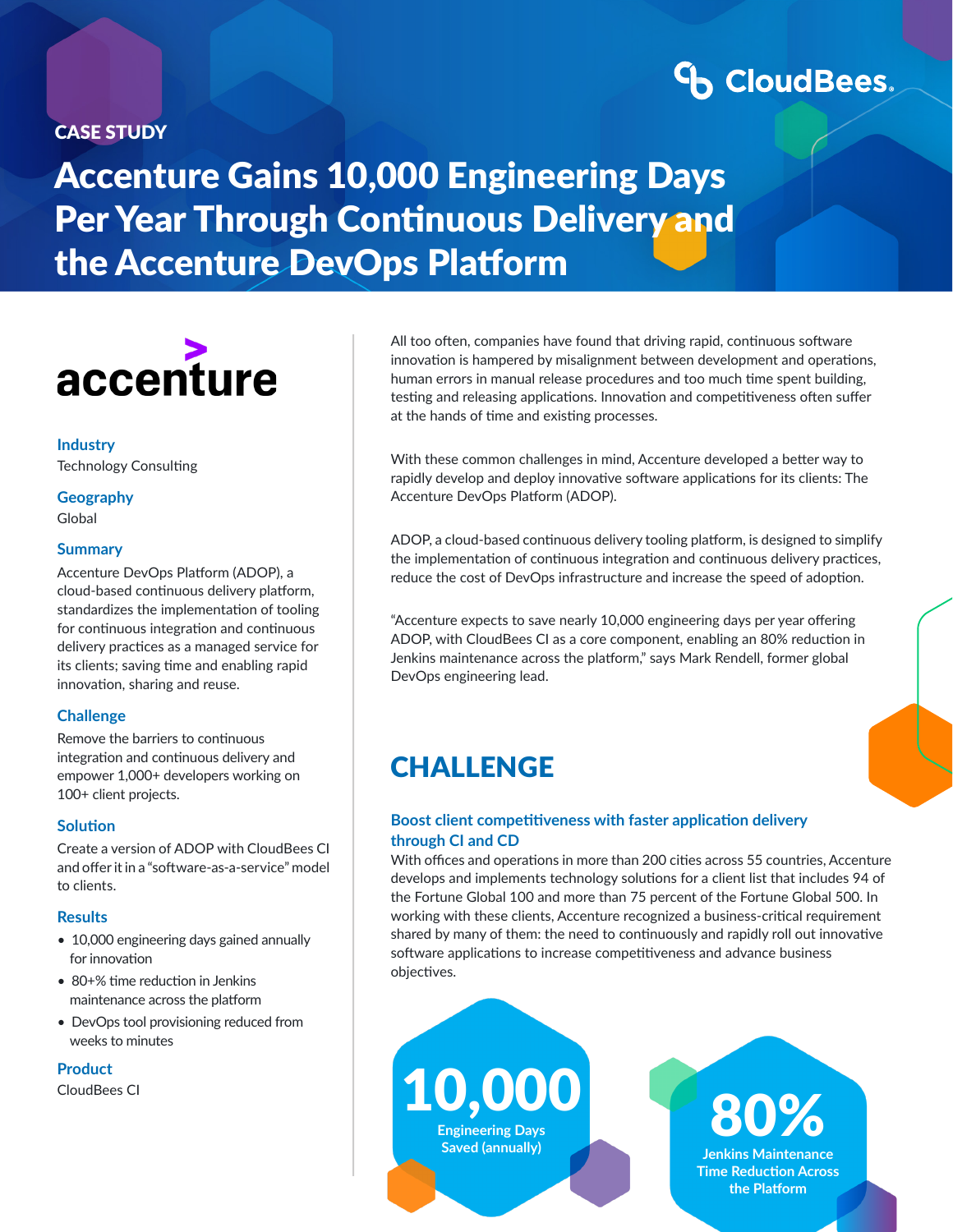Accenture needed a cloud-native architecture to quickly and easily set up an unlimited number of tooling environments for clients, using a standardized platform that isolated each project for security purposes. Accenture also wanted to give teams more development autonomy with a self-service model for spinning up masters and new projects.

At the same time, the team had to prioritize stability, minimize the risk of outages and keep costs low for their clients. "We wanted a solution that was highly available and would scale with us," says Andi Strain, Accenture's DevOps platform lead.

*"Accenture expects to save nearly 10,000 engineering days per year offering ADOP, with CloudBees CI as a core component."*

– Mark Rendell, Former Global DevOps Engineering Lead

## SOLUTION

### **Develop an enterprise version of our DevOps platform available to developers companywide**

By adding CloudBees CI, the Accenture team extended ADOP, their cloud-based continuous delivery tooling platform that enables DevOps practices by standardizing and streamlining processes internally and for clients. ADOP helps Accenture teams and clients build, test and release application and infrastructure code faster via automated continuous delivery pipelines.

"ADOP incorporates CloudBees CI, enabling the ability to scale Jenkins and the rest of our tools to a much larger user base, and, ultimately, help serve our internal teams and our clients more effectively," Strain adds.

Among the first and biggest changes undertaken with CloudBees CI was assigning masters to individual projects, instead of using shared masters for multiple projects. This change gave teams the freedom to add plugins or jobs without affecting the work of other teams, with the added benefit of isolation between projects.

"With CloudBees CI added to ADOP, Jenkins maintenance for projects using the platform can be as low as 11 hours annually. That's more than a 90% saving in time and cost," says Rendell.



"Many of our clients are looking to start with DevOps, but don't have an engineer available to support the toolchain," says Luis Souza, a DevOps team lead at Accenture. "With ADOP, a team of engineers focus on the platform, allowing delivery teams to focus on innovation."

"ADOP, enabled by CloudBees CI, supports self service, in which teams can achieve what they need to do themselves. That's a very powerful capability," says Strain.

One innovative aspect of ADOP is the concept of cartridges, allowing teams to reuse packages of Accenture's DevOps delivery assets. For example, when a team works on a Salesforce project, they will load the Salesforce cartridge to build continuous delivery pipelines for that technology.

"That supports our 'just-add-code' philosophy for ADOP," says Strain. Cartridges are available for almost 100 technologies including SAP, Oracle, Microsoft, Blockchain, artificial intelligence, serverless, and infrastructure codenlike Terraform and Ansible. In addition, the cartridges promote re-use of Accenture's innovations in testing and DevSecOps.